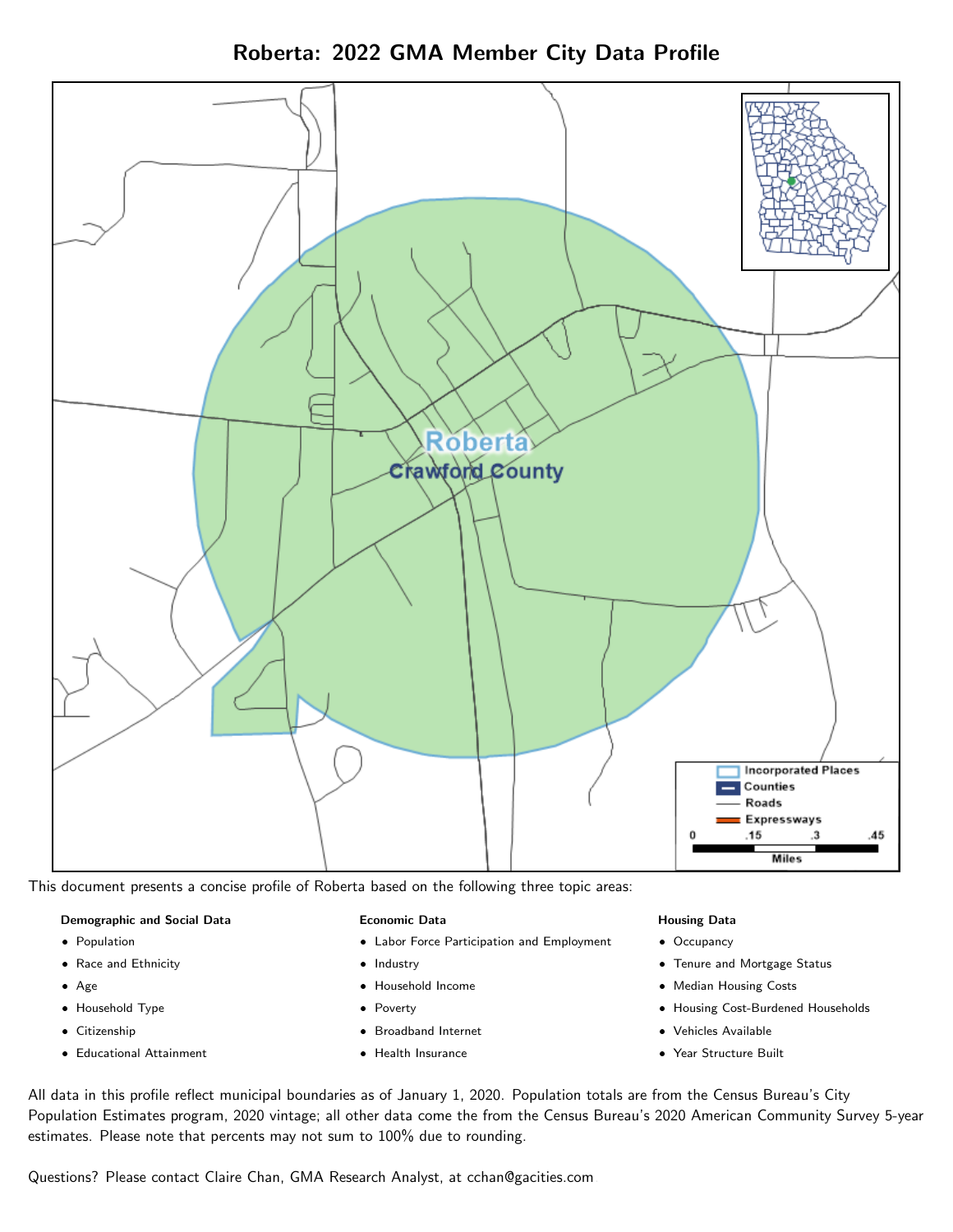# Roberta: Demographic and Social





0% 2% 4% 6% 8% 10% 12% 14% 14% 12% 10% 8% 6% 4% 2%

# Native Born 98% Naturalized 2%

Source: American Community Survey, 2020 5-year estimates, table B05002 Source: American Community Survey, 2020 5-year estimates, table B15002

Race and Ethnicity



Source: U.S. Census Bureau, City Population Estimates, 2020 vintage Source: American Community Survey, 2020 5-year estimates, table B03002

#### Household Type



Source: American Community Survey, 2020 5-year estimates, table B01001 Source: American Community Survey, 2020 5-year estimates, table B11001

#### Educational Attainment





#### **Citizenship**

Age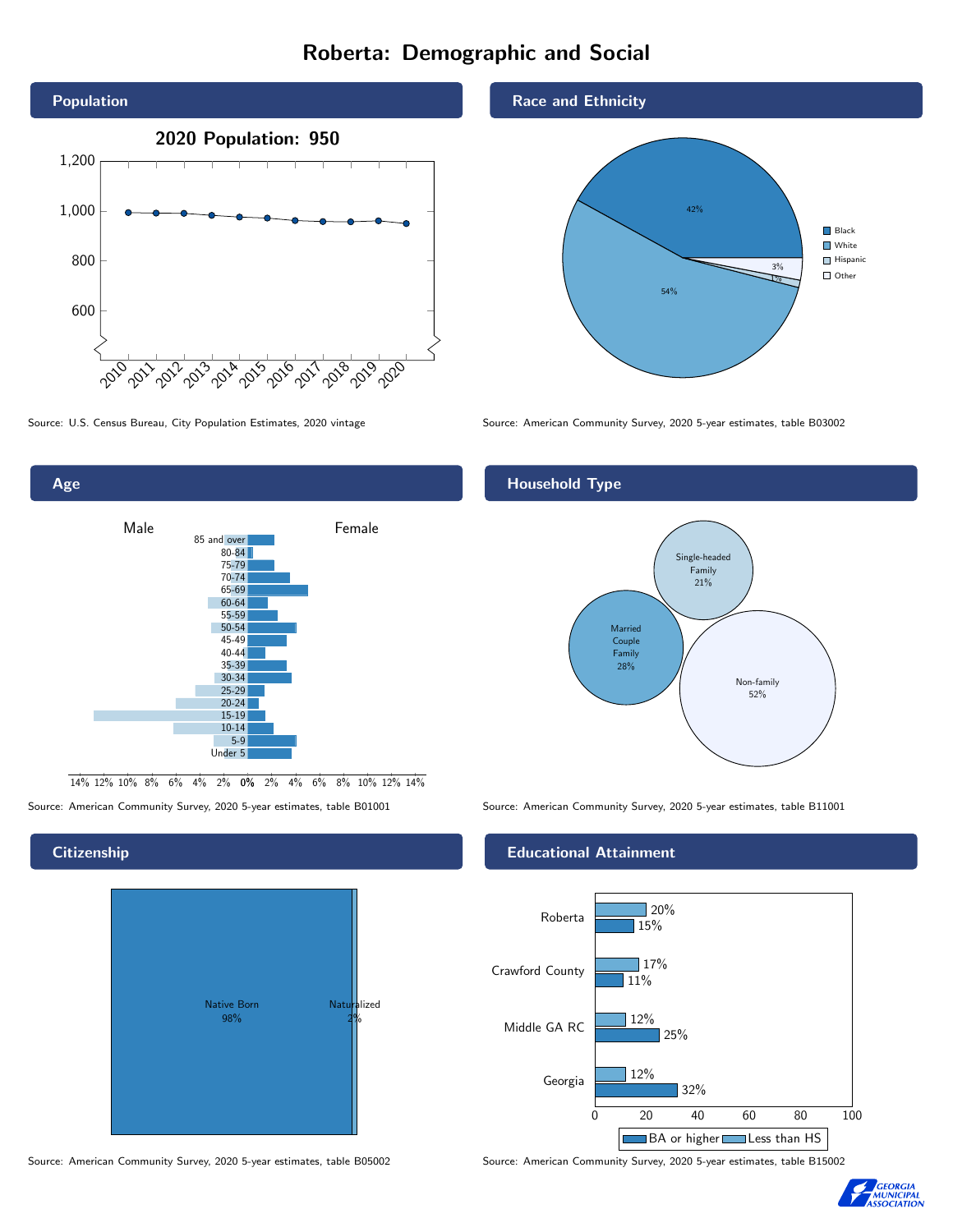# Roberta: Economic



Source: American Community Survey, 2020 5-year estimates, table B23001 Note: Unemployment rate is based upon the civilian labor force.

#### Industry

| Agriculture, forestry, fishing and hunting, and mining      | $2\%$ |
|-------------------------------------------------------------|-------|
| Construction                                                | 20%   |
| Manufacturing                                               | 14%   |
| <b>Wholesale Trade</b>                                      | $0\%$ |
| Retail Trade                                                | 2%    |
| Transportation and warehousing, and utilities               | 7%    |
| Information                                                 | $1\%$ |
| Finance and insurance, real estate, rental, leasing         | 7%    |
| Professional, scientific, mgt, administrative, waste mgt    | $1\%$ |
| Educational services, and health care and social assistance | 38%   |
| Arts, entertainment, recreation, accommodation, food        | 5%    |
| service                                                     |       |
| Other services, except public administration                | $2\%$ |
| Public administration                                       | $1\%$ |

Source: American Community Survey, 2020 5-year estimates, table C24030



Source: American Community Survey, 2020 5-year estimates, tables B19013 and B19025 Source: American Community Survey, 2020 5-year estimates, table B17010



Poverty



#### Health Insurance



Source: American Community Survey, 2020 5-year estimates, table B28002 Source: American Community Survey, 2020 5-year estimates, table B18135